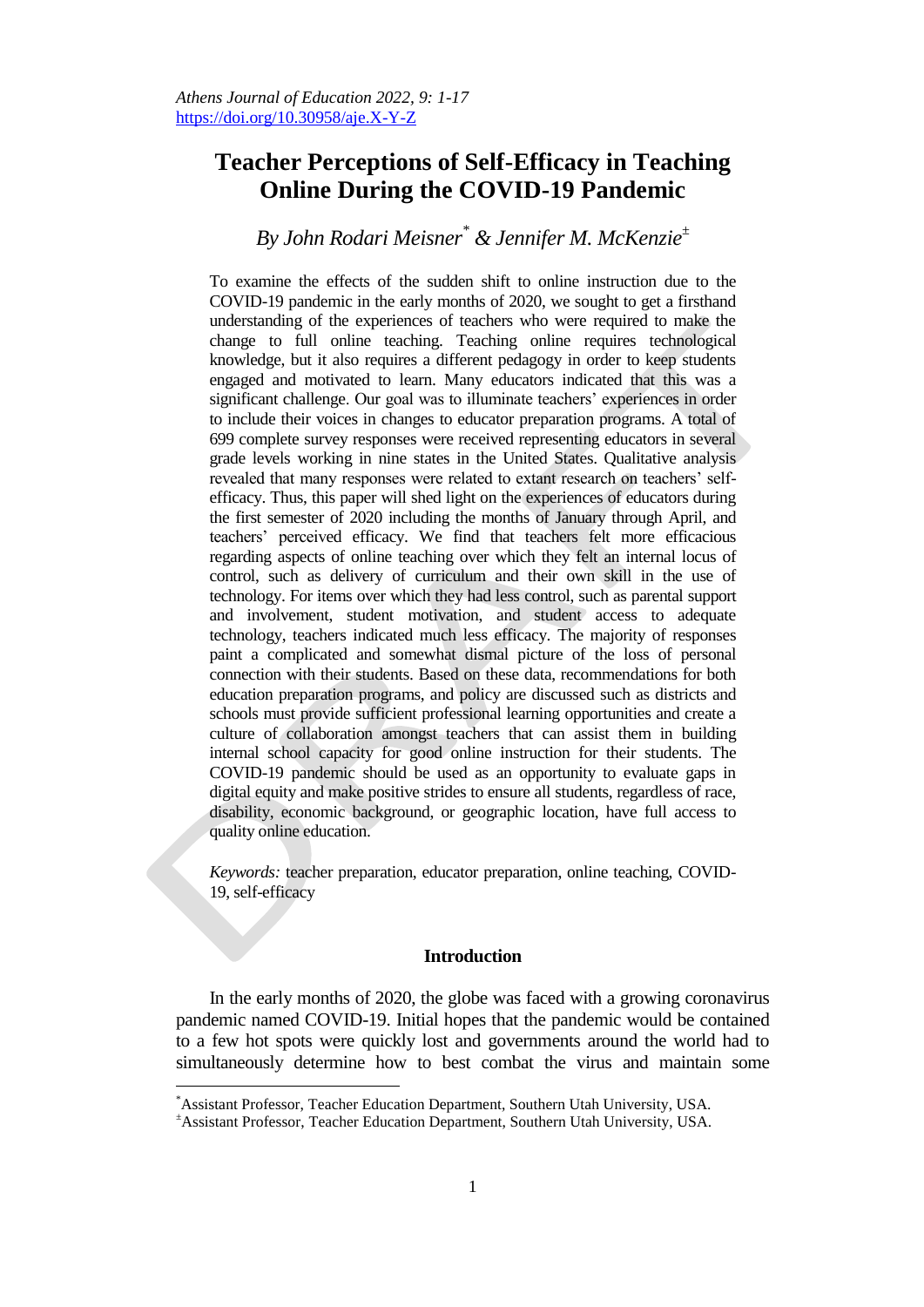semblance of normal life. Schools in the U.S., in particular, were caught squarely in that fraught conversation. As fears of the virus increased, so too did voices that schools must remain open. Ultimately, many school districts decided that they must indeed close their doors and shift to an online learning environment. Thus, they engaged in a variety of modalities such as synchronous and asynchronous online delivery of instruction. Many had to navigate this shift over the course of a single weekend. What few anticipated was a 100% online delivery of all curricula to all students in all grade levels. With this extreme change in teaching and learning came many difficulties for which teachers were unprepared and left them feeling less than efficacious in their work. To examine the effects of this shift to online instruction, this study sought to get a firsthand understanding of the experiences of teachers who were required to make the change to full online teaching during the first semester of 2020.

The use of technology in the classroom is not new by any stretch of the imagination. In fact, it is an accreditation requirement for most teacher education programs. Thus, its use in one form or another in the classroom, and in educator preparation programs is a requirement (Voithofer & Nelson, 2020). Research suggests that these requirements are typically in the form of facilitating classroom experiences that otherwise would be difficult to accomplish within the four walls of a classroom [\(Riegel & Tong, 2017\).](https://www.zotero.org/google-docs/?NU8n7e) However, Ottenbreit-Leftwich et al. (2011) studied the integration of technology in educator preparation programs and found that teacher educators and teachers had differing views regarding how to utilize technology in the classroom and what tools were relevant. Opinions differ regarding the value of technology as an instructional tool in the classroom. Li (2007) indicates that teachers" beliefs may affect their level of use and typically saw technology as supplemental or as an extension which was often eliminated when instruction was focused on the basics though students believed that technology facilitated learning well. It is possible that many teachers held this belief that technology is supplemental to the "real" teaching and, therefore, struggled with its use in the change to online teaching.

In addition, the digital divide, or the gap between those who have access to technology and those who do not, creates another layer of difficulty in online learning. Factors influencing this gap include income level, age, race, education, and physical abilities (Huffman, 2018). Many students did not have adequate access to online learning technologies, including internet access and devices, to be successful during the shift to online learning. It is estimated that 13.5 million school-aged children in the U.S. lack either broadband internet or a computer (National Education Association, 2020). Homes with multiple students were faced with having to share one computer in the home, perhaps with parents who were also forced to work from home. Despite teachers' best efforts to deliver effective online learning, many students, especially those from low income and minority families (Reddick, Enriquez, Harris, & Sharma, 2020) and students in rural areas (National Education Association, 2020), were unable to benefit due to limited access.

Teaching online requires not only technological knowledge but also a different pedagogy in order to keep students engaged and motivated to learn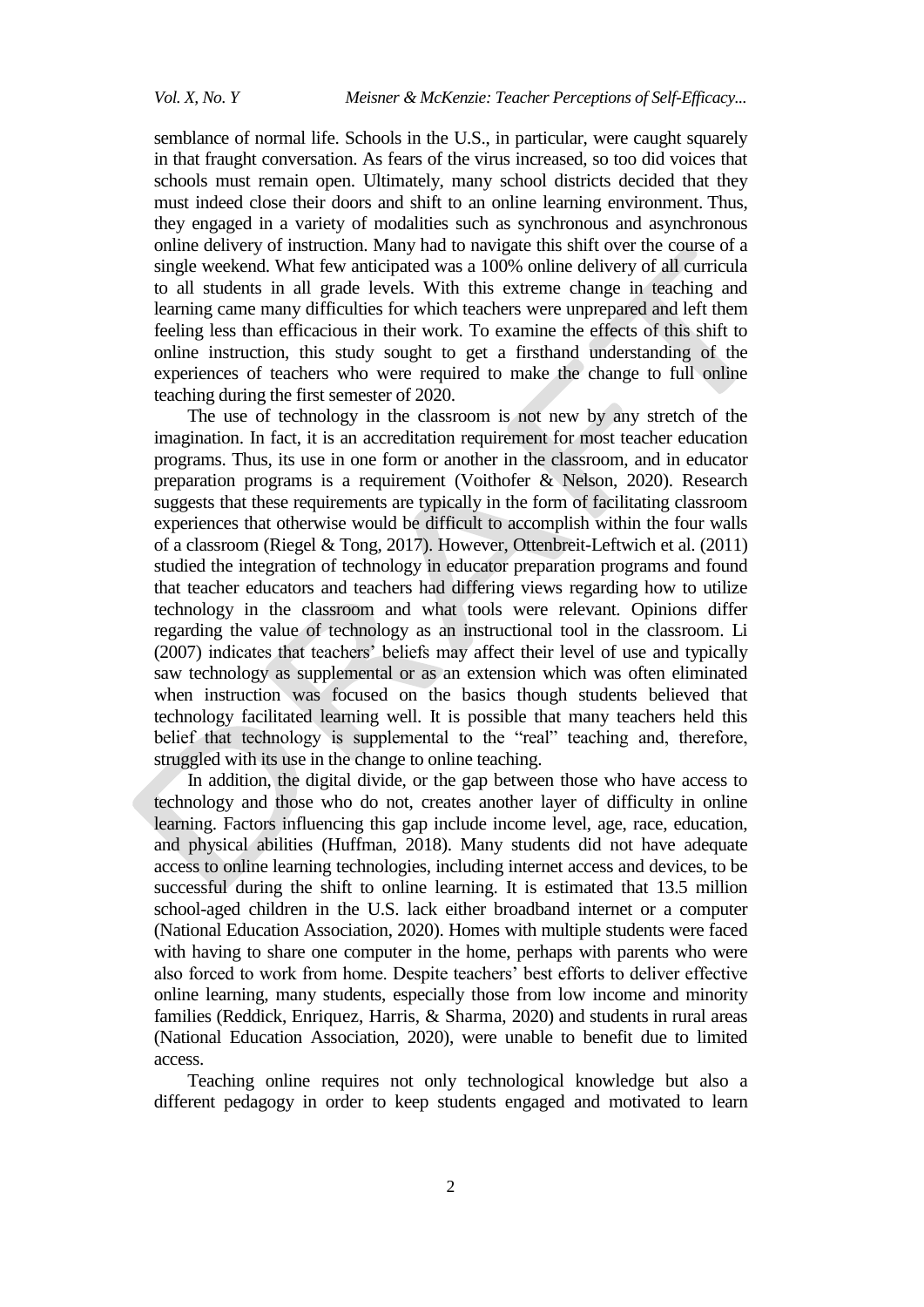(Prensky, 2001). In a brick-and-mortar classroom, teachers are able to interact with students face to face on a daily basis. Teachers are able to build relationships with students and families and make instructional modifications, as needed, in real time. Teaching in an online environment often removes the more personal encounters between students and teachers, making it difficult for teachers to receive the student-specific information they need to find success. The perceived self-efficacy of teachers for online teaching is a critical factor in their success because it influences whether coping mechanisms would be initiated by an individual under stress, how much effort they will commit to a given task, and how long that level of effort will be sustained in the face of adversity (Bandura, 1977). If a teacher experiences failure early on in online teaching, they may be more likely to feel non-efficacious overall. Once established, self-efficacy tends to generalize to situations that are similar, which includes not only teaching, but also effectively communicating and working with families, which is critical for student success (D"Haem & Griswold, 2017).

Emotional arousal that occurs during stressful situations can also inform expectations of efficacy. Generally, the greater the stress and anxiety caused by a situation, the less efficacious people report feeling, even if they have had previous successful experiences (Bandura, 1994). Additionally, feelings of ineptitude can cause even more fear and anxiety than the original circumstances provoke. Considering that many teachers had their first experience teaching online during a deadly, worldwide pandemic, it is likely that they were already experiencing a high level of stress and anxiety that affected their feelings of accomplishment with their students.

An additional factor that can have a significant effect on teachers' selfefficacy is perceived locus of control. Heider (1958) defined this as the degree to which an individual attributes what happens to them to their own behaviors versus to outside forces over which they do not have control. If a teacher perceives an internal locus of control, they believe their actions and abilities will influence the outcome. On the other hand, a perceived external locus of control may cause the teacher to attribute success or failure on more powerful forces, such as the school system or family systems. These two competing views are often reported, respectively, as feelings of power or powerlessness in a given situation (Gilmor & Minton, 1974).

Research has shown that teacher self-efficacy can affect students' academic and social-emotional outcomes [\(Herman, Hickmon-Rosa, & Reinke,](https://www.zotero.org/google-docs/?RYuuNX) 2018), teacher burnout and attrition (Grant, 2006; Yıldızlı, 2019), and implementation of instructional and/or behavioral strategies (Poulou, Reddy, & Dudek, 2019). There is also significant evidence to show that self-efficacy is not static; rather, there are methods by which teachers can increase their self-efficacy in skills that are required to implement evidence-based instruction, including those necessary to teach online (Watson, 2006; Yoo, 2016). Unfortunately, the circumstances under which teachers needed to engage in online teaching during the pandemic may not have allowed enough time for building self-efficacy.

This purpose of this survey study was to determine in what areas teachers perceived struggles and victories. Our goal was to illuminate teachers" experiences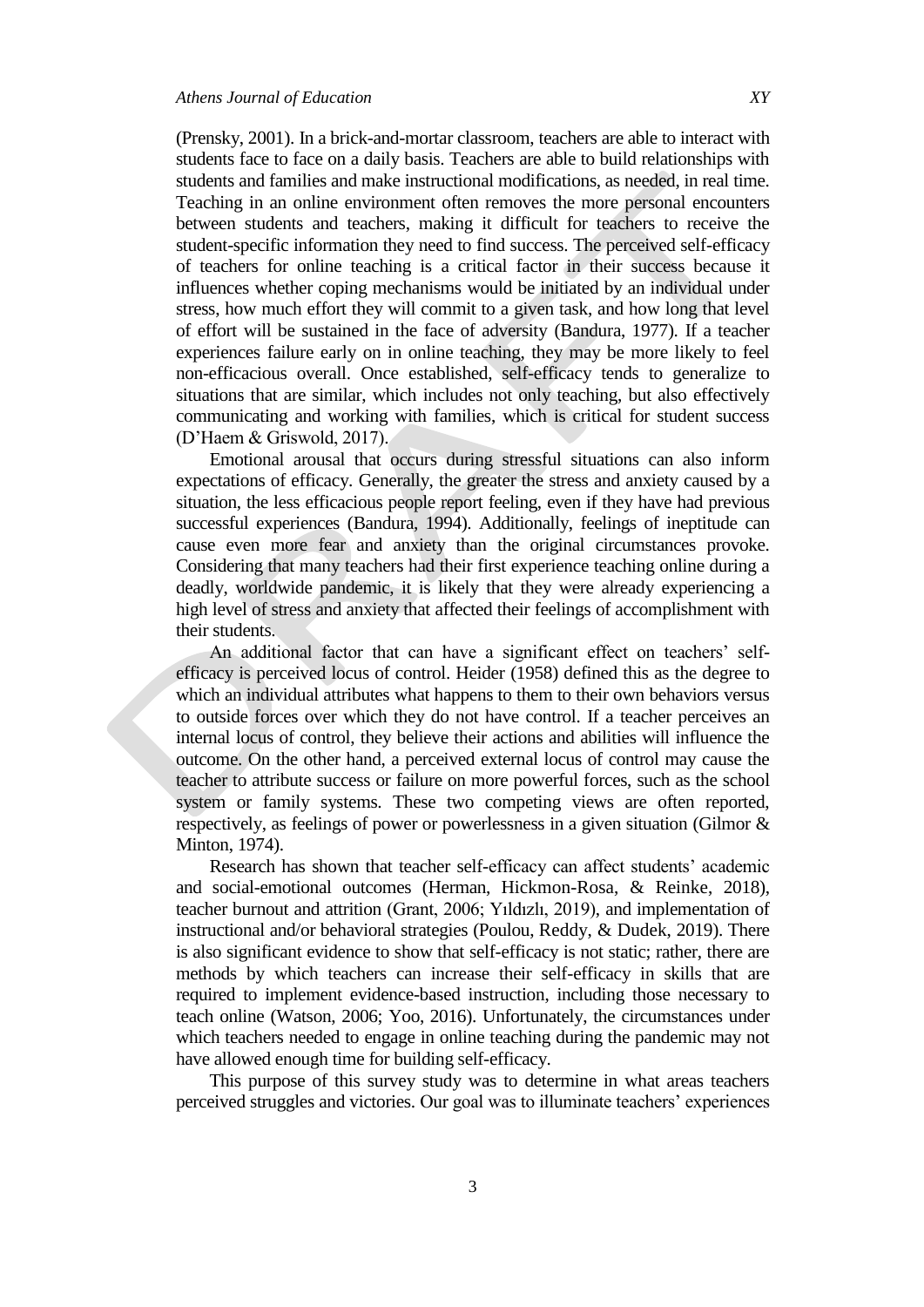with online schooling in order to include their voices in changes to educator preparation programs (EPP). Thus, this paper will focus three specific survey questions that shed light on the experiences of educators during the first school semester (January  $-$  May) of 2020 and teachers' perceived efficacy. The primary research question was, "What are teachers' experiences with mandated online schooling?" Related secondary questions were, "How prepared were teachers to teach entirely online?" and "What significant challenges did they face. Qualitative data analysis revealed that many responses were related to extant research on teachers" self-efficacy. Thus, this paper will focus on survey questions that shed light on the experiences of educators during the first school semester of 2020 and teachers" perceived efficacy. Implications and recommendations for EPPs based on these responses will follow.

## **Methods**

| Table 1. Participant Demographics |  |
|-----------------------------------|--|
|-----------------------------------|--|

| ັ                                      | <b>Number of Responses</b> | <b>Percent of Responses</b> |  |
|----------------------------------------|----------------------------|-----------------------------|--|
| <b>Setting</b>                         |                            |                             |  |
| Rural - Small Town                     | 381                        | 54.5                        |  |
| Suburban - Middle/Lower Class          | 126                        | 18.0                        |  |
| Rural – Country (farming, agriculture) | 117                        | 16.7                        |  |
| Suburban - Upper/Middle Class          | 64                         | 9.2                         |  |
| Urban (inner city)                     | 51                         | $\overline{7.3}$            |  |
| Other                                  | 22                         | 3.1                         |  |
| <b>Grade Bands</b>                     |                            |                             |  |
| PreK                                   | 15                         | 2.1                         |  |
| $K-2$                                  | 102                        | 14.6                        |  |
| $3 - 5$                                | 118                        | 16.9                        |  |
| $6 - 8$                                | 138                        | 19.7                        |  |
| $9 - 12$                               | 233                        | 33.3                        |  |
| Other (e.g., alternative school)       | 93                         | 13.3                        |  |
| <b>Diversity</b>                       |                            |                             |  |
| $0-10%$ diverse                        | 281                        | 40.2                        |  |
| $11-20%$ diverse                       | 184                        | 26.3                        |  |
| $21-30\%$ diverse                      | 76                         | 10.9                        |  |
| >30% diverse                           | 147                        | 21.0                        |  |
| Prefer not to say                      | 11                         | 1.6                         |  |
| <b>Teaching Experience</b>             |                            |                             |  |
| $1-3$ years                            | 111                        | 15.9                        |  |
| 4-7 years                              | 112                        | 16.0                        |  |
| $8-15$ years                           | 199                        | 28.5                        |  |
| $16-23$ years                          | 155                        | 22.2                        |  |
| $24 + years$                           | 122                        | 17.5                        |  |

*Note:* Definitions of Grade bands:

• Elementary Grade Levels

o PreK: designation of "pre-kindergarten" for students aged approximately 4-5 years old.

 $\circ$  K-2: Kindergarten –  $2<sup>nd</sup>$  grade includes three grade levels for students aged approximately 7-9 years old.

o 3-5: Includes three grade levels for students aged approximately 9-11 years old.

Secondary Grade Levels

o 6-8: Includes three grade levels for students aged approximately 11-13 years old.

o 9-12: Includes three grade levels for students aged approximately 14-18 years old.

Definition of Diversity in Demographics: Diversity relates students who identify their race or ethnicity as other than white. Identification may include American Indian/Alaska Native, Asian, Black/African American, Hispanic/Latinx, Pacific Islander, or more than one ethnicity/race.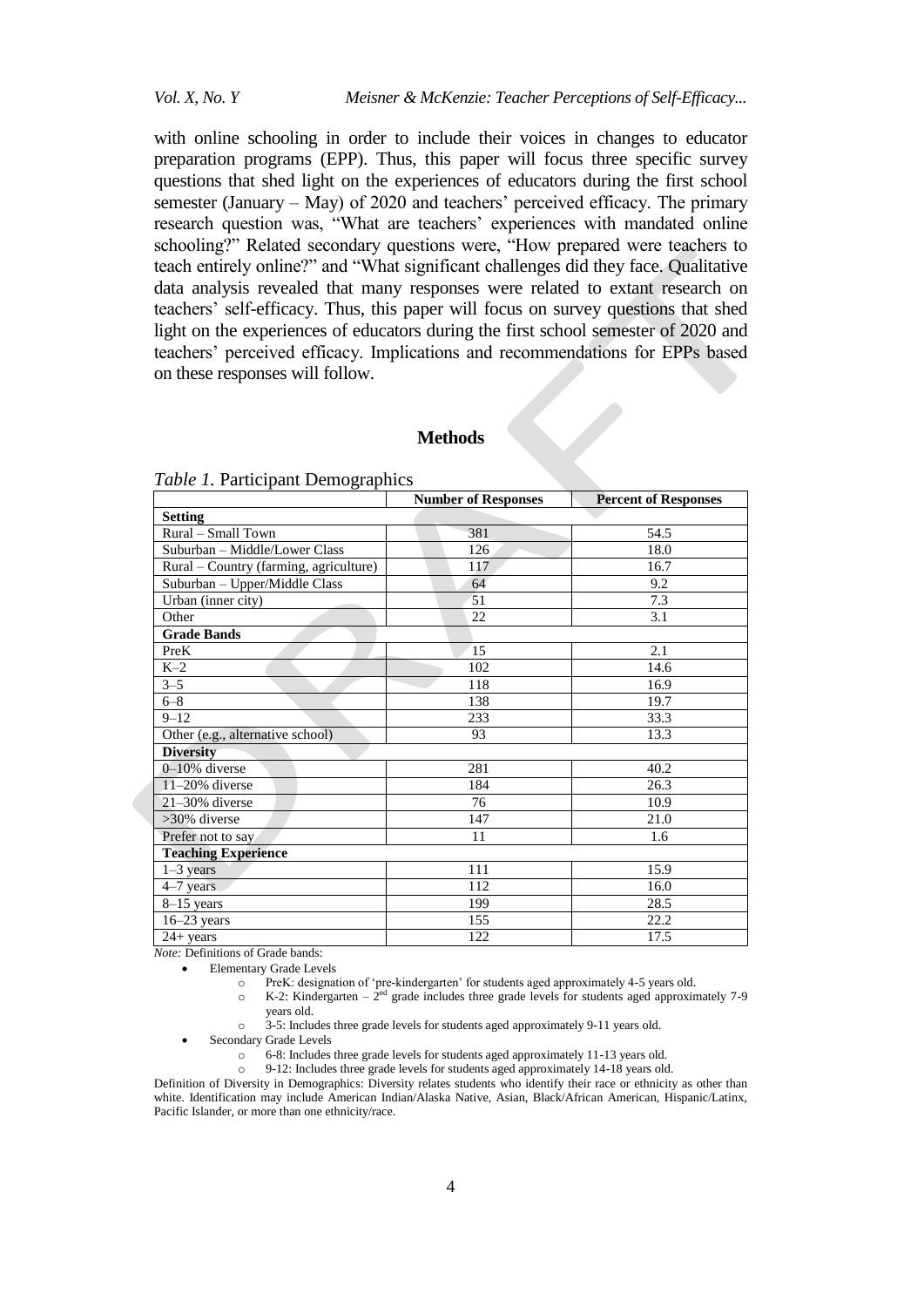Once Institutional Review Board approval from Southern Utah University was obtained, an electronic survey was designed using the Qualtrics survey platform and distributed via direct email and social media groups. A total of 699 complete responses were received representing educators in several grade levels working in nine states (see Table 1). The majority of responses came from educators working in Utah.

Two Likert scale prompts were used to measure knowledge and perceived efficacy for online teaching (See Table 2). After initial examination of the responses, two qualitative survey questions, "What insights into teaching have you gleaned from teaching online?" and "Do you believe this online experience will change schooling when you return? Why or why not?", were individually analyzed and coded for overarching themes. Results will be organized and reported according to the ways in which the concept of self-efficacy is demonstrated through these two qualitative survey items. In this section we review the themes that were identified through our qualitative analysis. Where relevant, we include the demographic information to add context to the respondents' words.

#### **Results**

## **Perceived Knowledge and Self-Efficacy**

In response to the prompt, "I know how to deliver rigorous instruction online," nearly 50% of the respondents agreed or strongly agreed, while only a quarter of the respondents disagreed or strongly disagreed. Approximately 27% of respondents indicated that they were unsure if they possessed the requisite knowledge to deliver rigorous online instruction (See Table 2). When asked to respond to the prompt, "I am confident in my online teaching abilities," responses were very similar to the previous question. Approximately 57% of respondents agreed or strongly agreed; 17% disagreed or strongly disagreed, and 25% of respondents were unsure. Overall, these responses seem to indicate that most teachers felt they had the requisite knowledge to teach online and that they felt as though their endeavors were efficacious.

| ັ                                     |                            |                             |
|---------------------------------------|----------------------------|-----------------------------|
|                                       | <b>Number of Responses</b> | <b>Percent of Responses</b> |
| I know how to provide academically    |                            |                             |
| rigorous instruction online $(N=553)$ |                            |                             |
| Strongly agree                        | 46                         | 7.3                         |
| Agree                                 | 256                        | 40.5                        |
| Not Sure                              | 172                        | 27.2                        |
| Disagree                              | 137                        | 21.7                        |
| Strongly disagree                     | 21                         | 3.3                         |
| I am confident in my online teaching  |                            |                             |
| abilities $(N=556)$                   |                            |                             |
| Strongly agree                        | 69                         | 12.4                        |
| Agree                                 | 251                        | 45.1                        |
| Not Sure                              | 141                        | 25.4                        |
| Disagree                              | 84                         | 15.1                        |
| Strongly disagree                     | 11                         | 2.0                         |

*Table 2.* Perceived Knowledge and Self-Efficacy Responses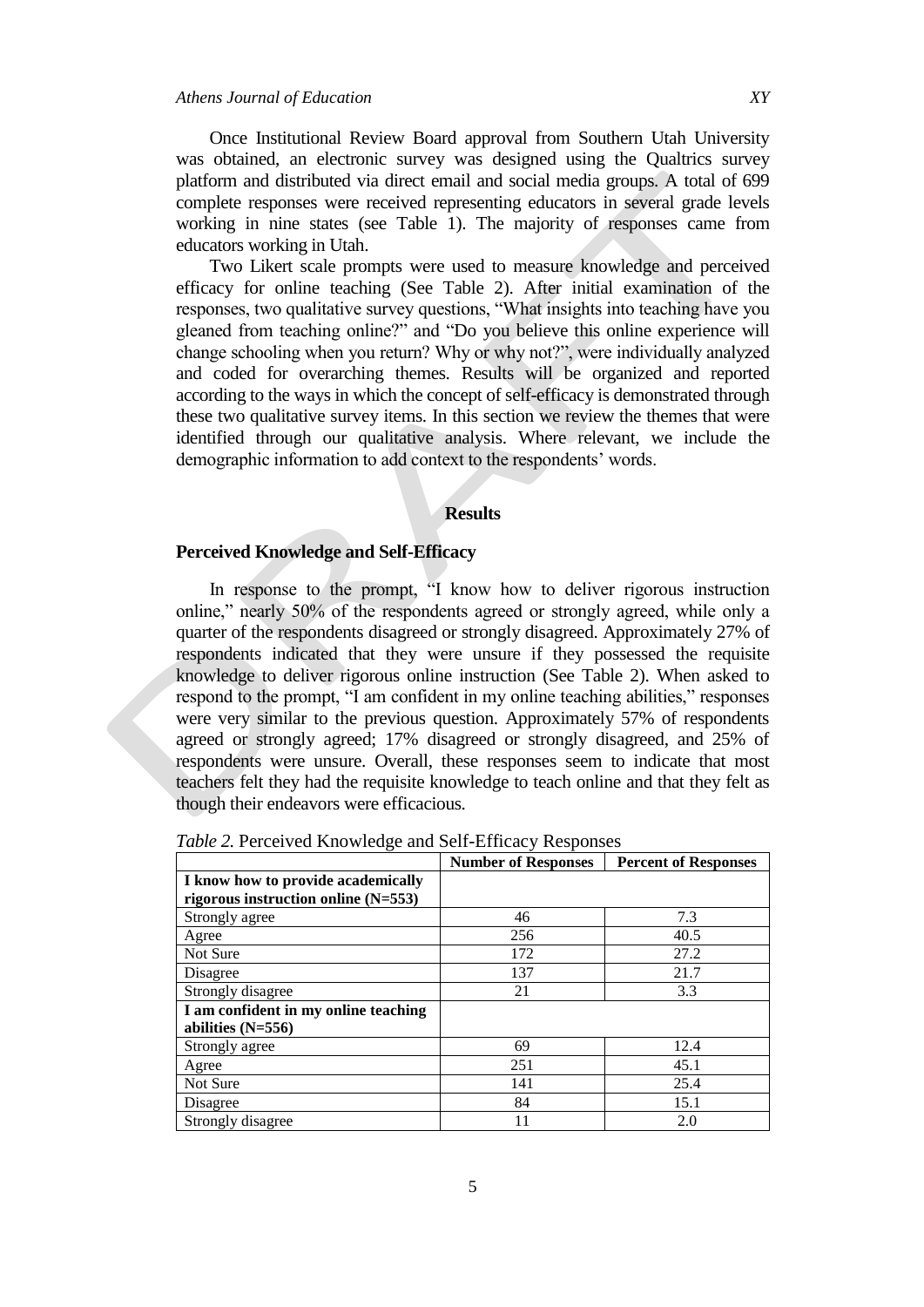#### **Insights Gained from Teaching Online**

This novel experience for teachers was likely to produce a new understanding or provide insights into teaching that otherwise may not have been revealed. To understand what teachers gained from this shift to online instruction and how it might affect their teaching in the future we asked, "What insights into teaching have you gleaned from teaching online?"

To that prompt, there were 544 reviewed and accepted responses. The vast majority of responses  $(n = 313)$  to this prompt were related to a difference between face-to-face instruction and online pedagogy, in which teachers drew a distinction between their efforts in a face-to-face setting and their efforts in an online teaching setting. Next in quantity were references to the home environment and motivation to complete work  $(n = 183)$ . Following in quantity were mentions of use of technology ( $n = 118$ ), personal connection with students ( $n = 92$ ), preparation to teach in an online setting  $(n = 83)$ , specific training and ability to work in an online setting  $(n = 45)$ , the ability to differentiate in an online setting  $(n = 42)$ , and fewest in number of items coded were references to streamlining instruction  $(n = 13)$ . The topic gaining the greatest number of codes, face-to-face vs. online pedagogy, will be included through the discussions of the other topics for this prompt because they serve to elaborate on what was intended for that main topic.

There were two distinct themes that arose from the teacher responses regarding teachers" locus of control. Teachers gave more favorable and positive remarks regarding elements of instruction over which teachers felt an internal locus of control. Comparatively, they gave less favorable and negative remarks over those elements of which they felt an *external* locus of control. For example, teachers' most numerous responses related to the home environment and motivation to complete work. Very few indicated that there was a positive result or experience with the shift to online instruction. Many commented that parents were unconcerned with schooling. One teacher remarked, "Parents view visual arts as an extra that can be pushed aside and disrespected" (Teaching 8–15 years, 21–30% diverse student population, mix of low- and middle-income community). Another said, "There is very little parent support. Parents truly expect us to do the bulk of all educating, rewards, consequences, discipline, etc. and want very little to do with any of it" (Teaching 16–23 years, 11–20% diverse student population, mostly lowincome community). Teachers also expressed great concern with the difficulties to maintain contact with home and ensure students were working and learning. The distance created significant challenges.

Many teachers directly remarked on the physical use of technology. In fact, these responses accounted for the second greatest items coded within this prompt. There were many positive comments from teachers, especially regarding conditions they viewed with an internal locus of control. One teacher related that this has given them an opportunity to reevaluate their curriculum. Others remarked on a newfound value of technology in the classroom in that they could leverage its use to improve their instruction and student learning in areas such as extending the classroom, remediation, and differentiation. However, many others negatively commented on the use of technology. These related to the difficulty of students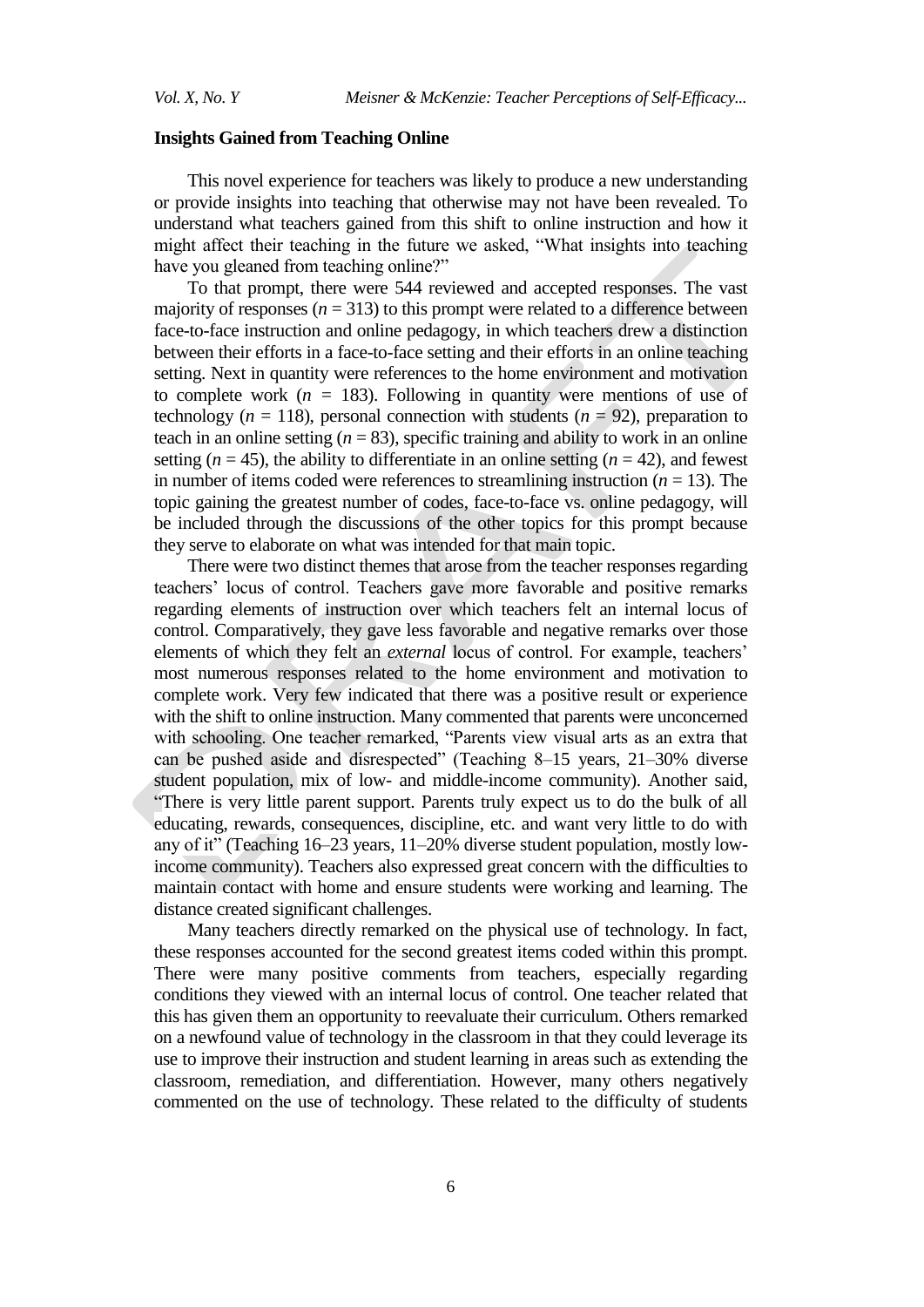navigating a variety of platforms without the support of peers, as is typical in a classroom. Beyond the actual use of technology, teachers mentioned the lack of availability of devices and sufficient access to the internet. One teacher stated, "It is very difficult, and the lack of resources our students have is becoming more prevalent" (Teaching 24+ years, 11–20% diverse student population, mix of lowand middle-income communities).

Based on these responses, though not overwhelmingly, teachers struggled to transition to online instruction and learning. It would appear that teachers tried very hard to deliver meaningful instruction in an online setting, but the unfamiliar setting and lack of preparation for such a move, left teachers questioning their long-held assumptions about teaching. One teacher"s sentiment seems to encompass the feelings of many:

I feel overwhelmed by many of the long-held misconceptions we (especially me) have had as educators. In the past, I never thought class size was as big of an issue as some of my colleagues. I lied to myself and told myself I was really great at connecting with kids, even in big groups. I don't know how to adequately provide 180 students a year with emotional and academic support. They deserve so much more. And, I am capable of so much more, but not with this workload. A builder can build one immaculate home at a time, or even a few, but have you ever lived in tract housing? We're building tract homes. (Teaching 16–23 years, 0–10% diverse student population, mostly middle-income community)

From the qualitative responses to this question about new insights, it is not possible to ascertain to what degree teachers' efforts were successful, only that they were perceived as extremely difficult and teachers only felt efficacious when they perceived an internal locus of control, even though the majority indicated feeling efficacious on the Likert questions.

## **Expectations for Next Year**

There were 562 reviewed and accepted responses to the question "Do you believe this online experience will change schooling when you return? Why or why not?" Many items were double coded to add specificity. The topic with the most codes was titled "Future of Education with Technology" (*n* = 432). In descending order of code totals are, Using Technology, (*n* = 229), Remediation/Academically Behind ( $n = 89$ ), Snow Days ( $n = 7$ ) and Discipline ( $n = 3$ ).

Many of the comments related to this prompt seemed to communicate optimism for the future of education after COVID-19. Generally, educators had the belief and expectation that they would be better prepared in the future if this or a similar situation were to occur again, citing increased awareness of available technology tools and skill in using them. One teacher stated,

Yes. I will implement some of the online lessons I used when students are back in school. Who knows if this will occur again. Maybe we can help our students feel more prepared for this type of learning by preparing them in the classroom. (Teaching 16– 23 years, 0–10% diverse student population, mix of low- and middle-income students)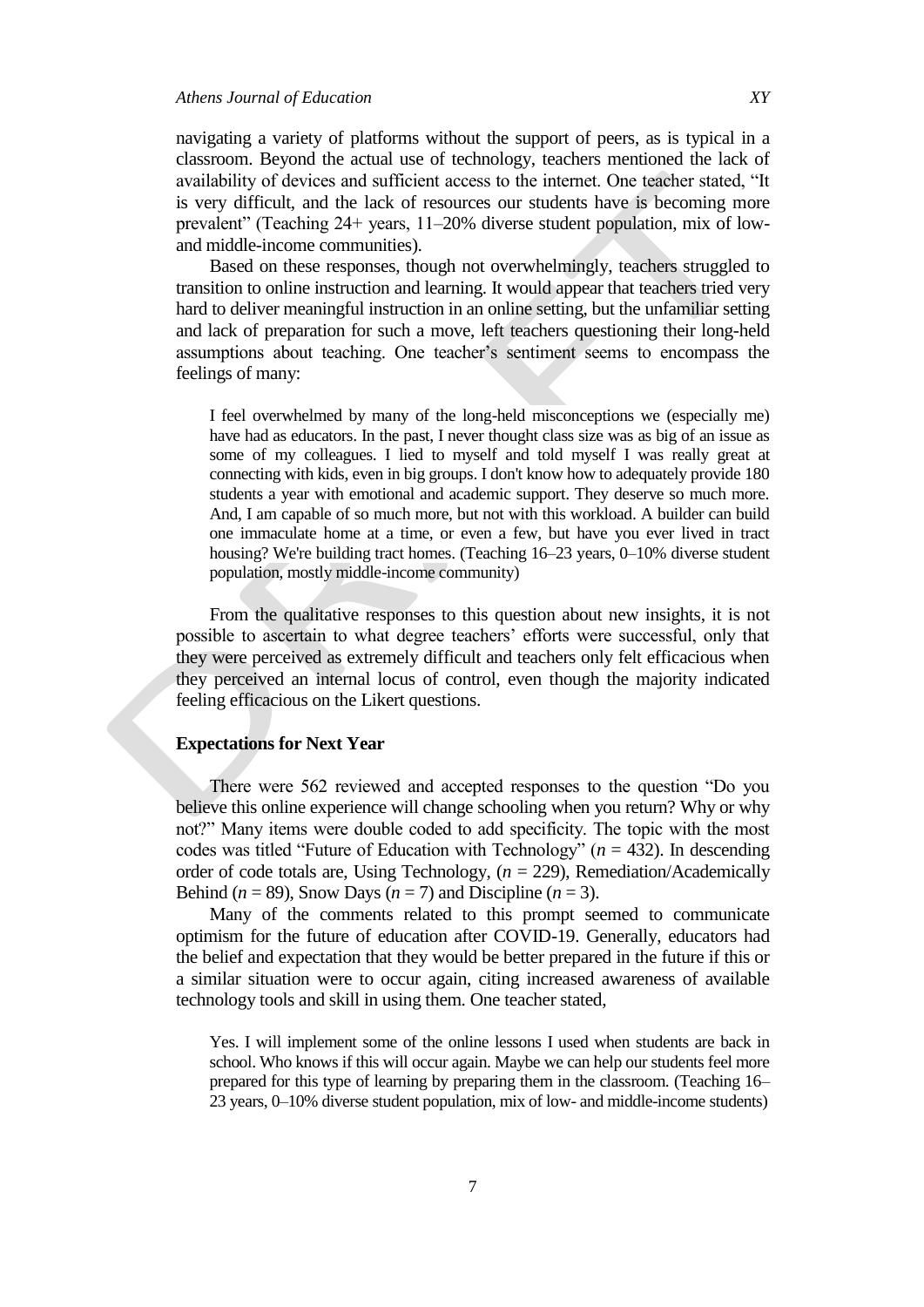Without directly mentioning *blended learning*, which is something of a hybrid model "that include<sup>[s]</sup> some aspect of face-to-face learning and online learning" (Hrastinski, 2019), there were responses that hinted at this modality. One teacher"s response included, "I, for one, will integrate some of the resources I have used online in a live setting when we return (Teaching 8–15 years, 11–20% diverse student population, mix of middle to high income community).

There were also many responses about how teachers view technology as a resource that can assist with remediation, with students who are absent, and especially with the elimination of "snow days." One teacher also commented on the positive effect this might have on students" physical and mental health, saying,

I think this could be helpful to help students that are absent to keep up with their class by connecting to lessons and school work online. I hope this helps students to stay home when they feel sick instead of coming to school because they are worried they will miss too much work. (Teaching 1–3 years, 0–10% diverse student population, mix of middle to high income community)

Notably, many teachers admitted that they felt better prepared to differentiate for individual students' needs when they returned to face-to-face instruction since having to teach online.

Many educators remarked that the online learning that was implemented was not effective for many students and that there will be students academically behind and will require remediation. For example, one teacher remarked, "There will be learning gaps. Reteaching will need to occur" (Teaching 8–15 years, 0–10%) diverse student population, mix of low- and middle-income community). There were a few comments that focused specifically on lack of mastery of necessary prior knowledge and having to reteach what should have been taught already. Several educators also remarked that many students, parents, and community members would mistake the education that happened as a result of COVID-19 as true online learning when, in fact, it was far less adequate. One participant expressed this well, saying, "If ANYONE THINKS WHAT WE JUST DID FOR TWO MONTHS is Home School, they are mistaken!! We punted! We hit the "Big Rocks" - we tried to do things students can do at home--with little or no support" (Teaching 24+ years, 0–10% diverse student population, mix of middle to high income community).

Several teachers remarked how this glimpse into the homes of their students would impact the way they planned their instruction in the future. One teacher stated,

Yes, in many ways it taught me to be much more efficient in providing immediate feedback for students. This was only true for problems requiring a fairly low level of cognitive demand. However, seeing the inequities in student's home lives has changed forever the type of homework I will assign. From now on I will assign low level practice that can easily be done at home with little to no support and QUICKLY. I will save the deep, engaging, "good stuff" for the classroom. (Teaching 16–23 years, 0–10% diverse student population, mostly middle-income community)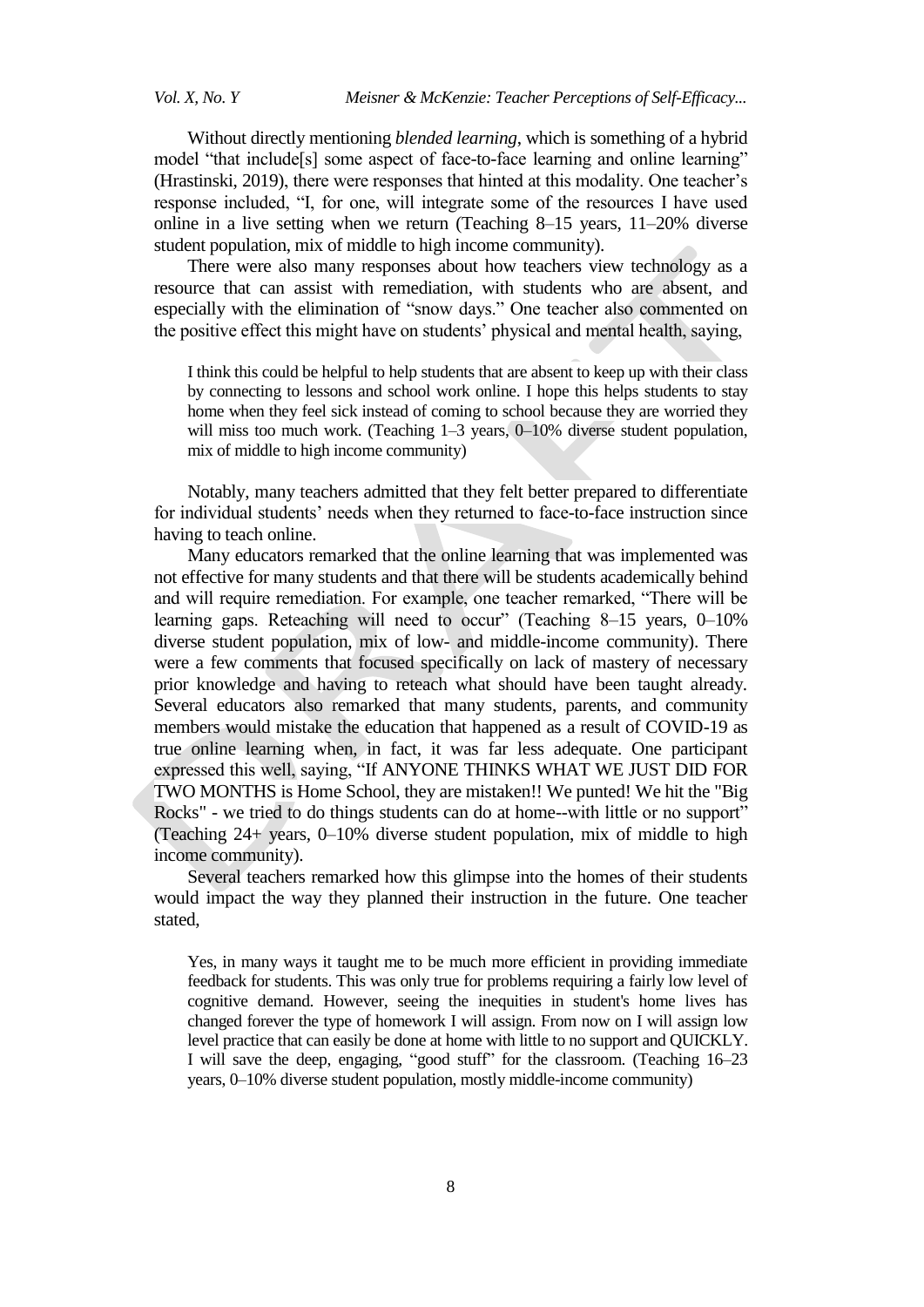Another area that garnered its fair share of comments was the treatment of teaching as a profession. Several teachers shared the sentiment that this rapid shift to online learning should show the general public the importance of the work teachers do and, therefore, should increase the respect for the field as a whole. Teachers mentioned factors such as class size, salary, the appreciation of in-person education, and teachers being "taken for granted" as elements they hoped would change for the better after COVID-19, but several remarked that they did not have high expectations this would occur. One teacher lamented,

I believe it will change public education dramatically. In a perfect world, teachers will get a lot more respect, schools will get more funding, and fewer students will be packed into Utah classrooms. Unfortunately, I don't hold out a lot of hope. (Teaching 24+ years, >30% diverse student population, mix of middle and high-income community)

One teacher"s comment captured many of the mixed sentiments expressed whether this experience would change education. They stated,

Yes. How could it not? Some things have adapted tremendously well to online, and they should STAY online. Other things have been derailed and are basically nonfunctional. We need to evaluate what actually gets to stay in education after this, and what should be online. (Teaching 8–15 years, 0–10% diverse student population, mix of low- and middle-income community)

Overall, while many teachers intend to take what they have learned from this emergency shift to online teaching and create a better in person learning environment, several of the teachers" comments indicate that this online educational experience has done more harm than good for the future of education.

#### **Discussion**

Much can be learned from the educators' responses in this study. This purpose of this survey study was to better understand in what areas teachers perceived struggles and victories during the sudden shift to remote instruction during the initial phases of the COVID-19 pandemic. The pandemic forced unavoidable circumstances onto all involved in the education of students, but the sudden shift to online instruction did not need to cause the angst and emotional stresses that were indicated in respondents' responses. The following discussion will explain what we learned in relation to our research questions and teacher's sense of selfefficacy.

Our primary research question was "What are teachers' experiences with mandated online schooling, and related secondary questions were "How prepared were teachers to teach entirely online?" and "What significant challenges did they face?"

The integration of technology in education is not new as it has been a focus of EPPs for some time [\(Riegel & Tong, 2017\),](https://www.zotero.org/google-docs/?V6t09A) yet as we have seen, its use was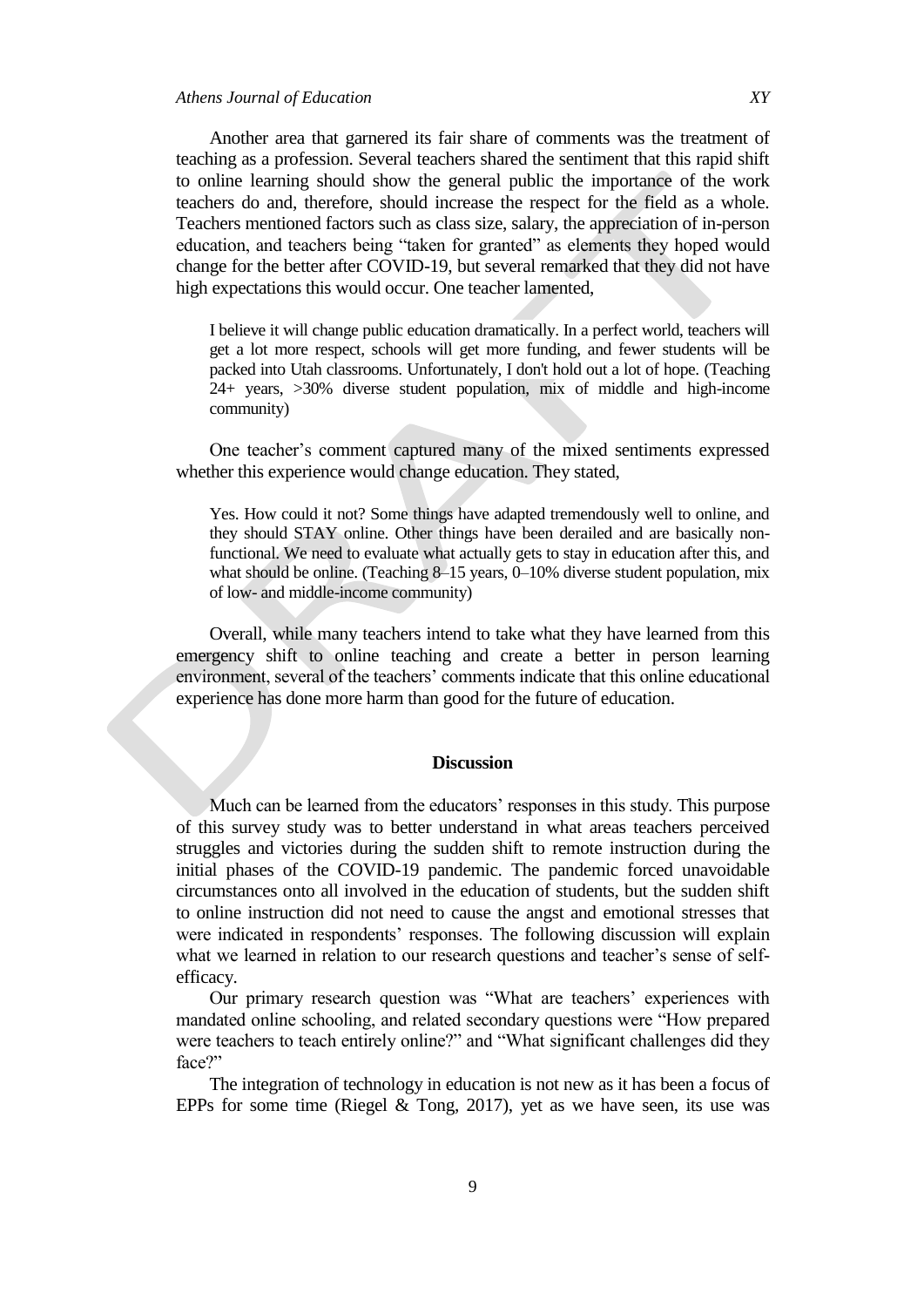neither fully integrated nor were administrators, teachers, students and parents aptly prepared for what they experienced. The lack of prior preparation and integration caused significant stress and emotional cost to teachers and likely academic losses to students. However, the educators surveyed demonstrated confidence in situations in which they perceived an internal locus of control, such as curriculum design and the integration of technology when they resume a "normal" school year. Where their perceived locus of control was limited, such as support at home, student access to technology, learning how to use new learning management platforms, gaps in learning and remediation, they demonstrated concern and doubt in their own efficacy to teach effectively and, in some ways, they were forced to do the minimum.

Teachers also referenced their experiences with varying levels of support by caregivers and state, district and school administrators. Approximately 75% of responses related to home or administrative support were negative. Many remarked that caregivers were overwhelmed, or otherwise unable to facilitate the online learning of their students. As D"Haem and Griswold (2017) found connection to home is critical for student success in an online setting. Similarly, many teachers remarked at difficulties they had reaching students. Some students had never used email as a primary means of communication and other students were never heard from again once the shutdown began. Because of the difficulties contacting and engaging students, many remarked about how they had to streamline their curriculum and cut the "fluff." Time was limited and transitions were difficult, so adjustments were made to ensure that the most critical curriculum was delivered at the expense of some of the fun work that teachers generally employ to make the classroom and learning enjoyable. Similarly, some teachers bemoaned that their curriculum had been reduced to packets.

The suddenness of the shutdown presented difficulties that many respondents struggled to manage. However, there were some who had begun creating a digital curriculum and digital presence long before the shut down, and for them, the struggles were not as prevalent. When asked what they learned from this experience and how they felt this may affect the future of education, many remarked that they will apply some of the successful tools they utilized when they re-enter the classroom in the fall. Among those realizations, some remarked that they see opportunities to better differentiate instruction using technology than they had before, and some remarked that snow days may be a thing of the past because it will be a far simpler thing to shift to online instruction if the weather turns problematic. When answering those same questions, some remarked that they believed parents and community members may have a greater sense of respect for teachers and their work than before the shutdown.

It is incumbent upon educational leaders working with Local Education Agencies (LEAs) and Educator Preparation Programs (EPPs) to address the concerns identified by educators for a number of reasons, including quality of instruction, student learning, student access to instruction, and growth and popularity of online learning. LEAs and EPPs should seek to improve their programs to ensure that inservice and preservice teachers have adequate understanding and practice in delivering high quality instruction in an online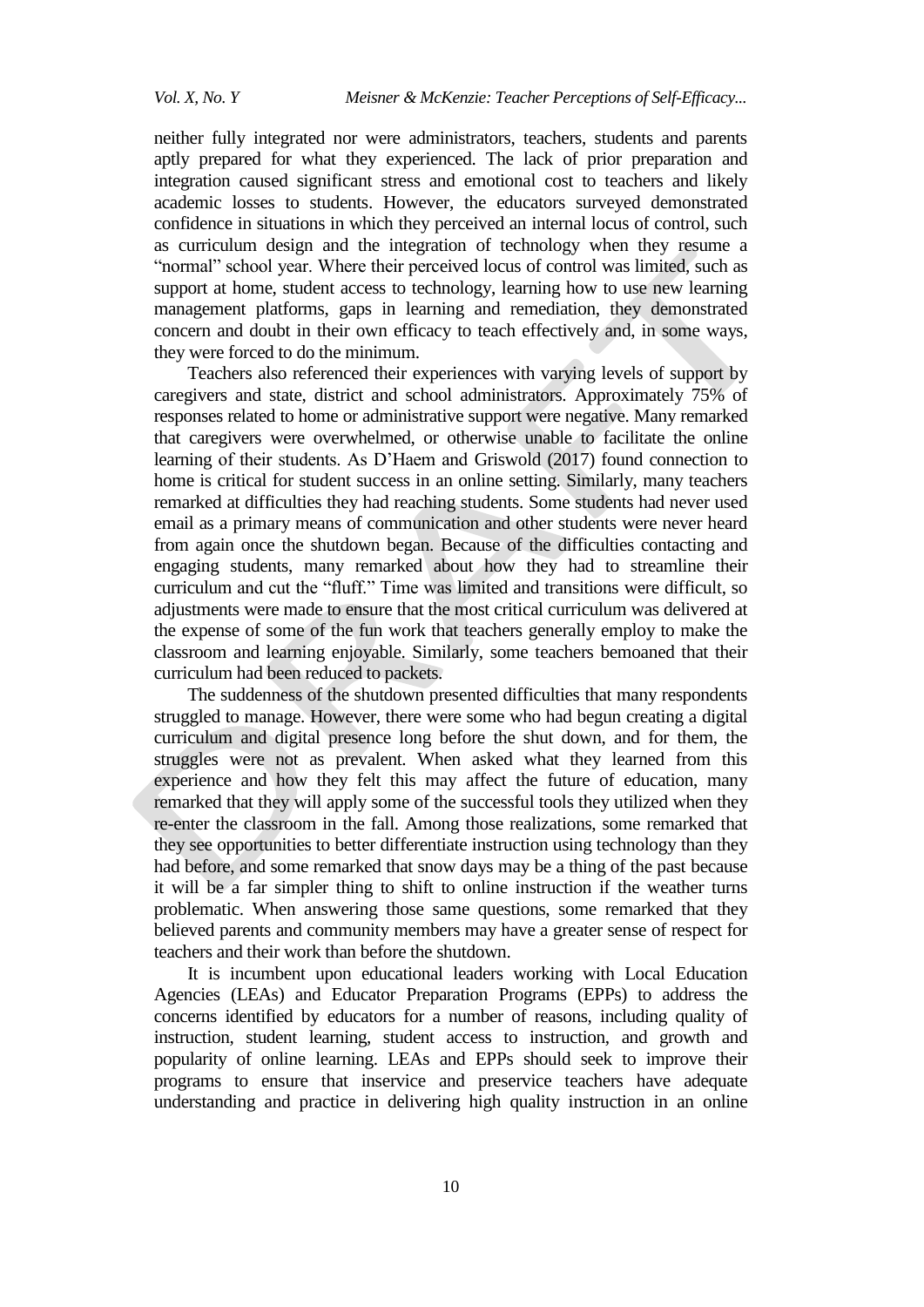setting, in turn developing an internal locus of control regarding these factors. It is in this light that we make the following recommendations.

#### **Recommendations**

## *Preparation in Use of Technology for Online Learning*

When teachers feel that they have sufficient control over their instruction they are likely to feel more confident and thus deliver better instruction [\(Herman](https://www.zotero.org/google-docs/?Iyj0yW)  [Hickmon-Rosa, & Reinke,](https://www.zotero.org/google-docs/?Iyj0yW) 2018). Therefore, teachers need sufficient preparation and practice with online instruction so that they experience the same levels of confidence in an online setting as they do in a face-to-face setting (Lei, 2009). To facilitate this, LEAs and EPPs must allocate sufficient resources of time and money to online instruction preparation. This includes training and encouragement to utilize technological resources as a regular part of instruction whether students are in the classroom or attending remotely. Training should enable teachers to determine which tools and strategies work best for face-to-face instruction and which tools work best for online instruction at their specific grade level (D'Angelo & Wooley, 2007; Ottenbreit-Leftwich et al., 2011) and provide ample opportunities to practice using these during clinical experiences. If the use of technology were a regular part of instruction, teachers would gain the confidence necessary to be successful in both settings (Casey & Rakes, 2002).

Few respondents in this study indicated that they received the majority of their online instruction preparation during their preservice teacher training. For those who have been teaching more than 10 years, that may not be a surprise; however, for those teaching fewer than 10 years, this should be startling to educator preparation professionals. Teaching in an online setting must become a regular and embedded part of preparation programs including learning management systems, planning, assessment, and delivery that are unique to the online setting. For inservice teachers who lack this skill, it must be provided through professional development or other inservice trainings. Without sufficient instruction and practice teachers will not be able to transfer what they have learned for face-toface instruction into an online setting.

## *Preparation for Effective Online Engagement*

Research has long demonstrated that fostering active student engagement is positively correlated with student achievement (Council for Exceptional Children & Collaboration for Effective Educator Development, 2017; Lei, Cui, & Zhou, 2018). Teacher education devotes a considerable amount of time teaching educators how to build relationships with students, use appropriate questioning strategies, and implement collaborative strategies, all which have been shown to increase student engagement in learning. Unfortunately, almost all of this instruction is based on students and teachers being in the same physical classroom space and little attention is paid how this may be accomplished in an online setting. Teachers need to learn which engagement strategies differ in the online environment and be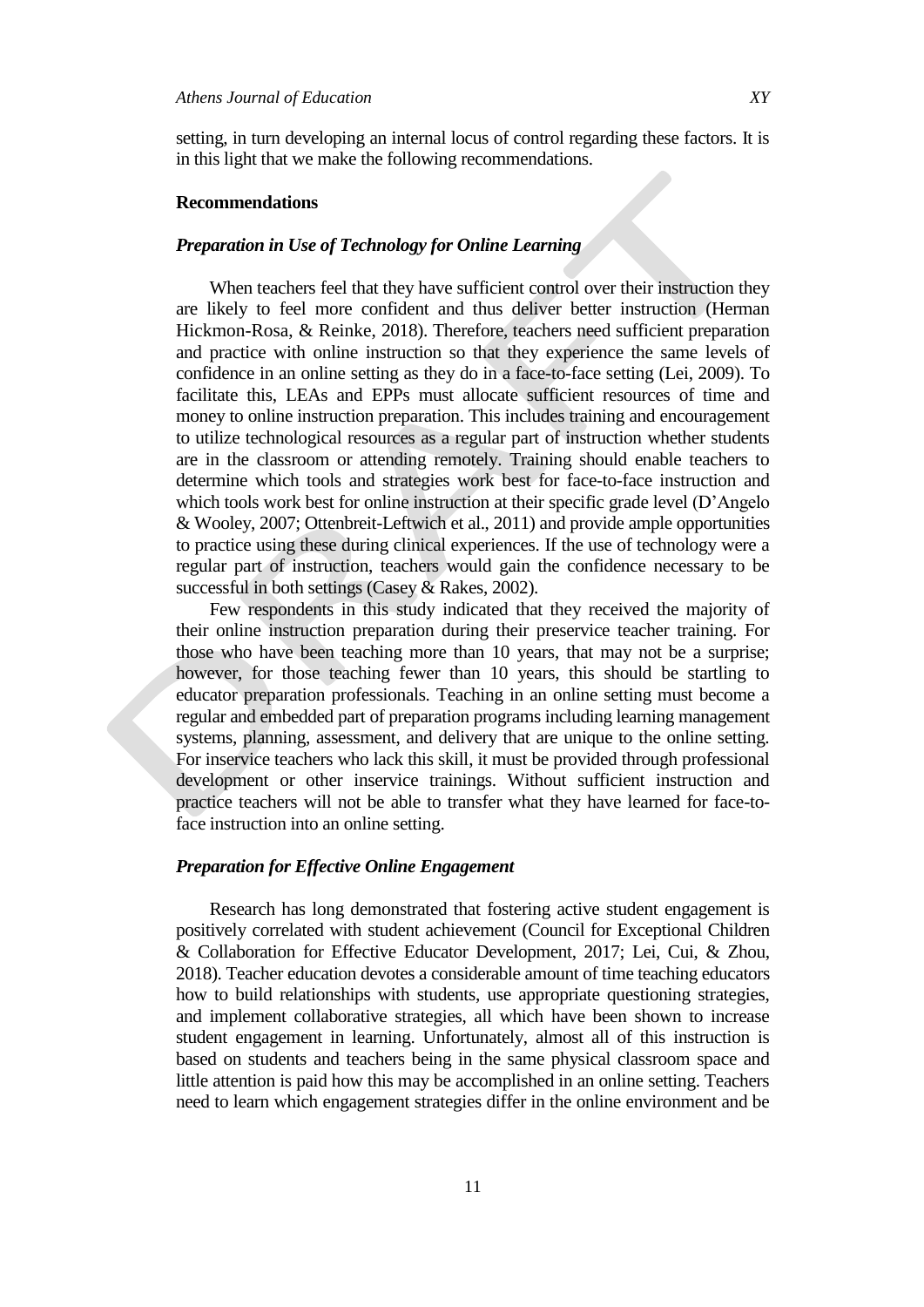fluent in using those that work best for students. Bond and Bedenlier (2019) identified four important factors in student engagement: teachers, curriculum and activities, peers, and family.

**Teachers.** First, student engagement is more likely when students view teachers as effective in using technology for teaching and when they appear supportive to student needs. As stated above, teachers need to be effective in using technology tools, but of equal importance is that teachers reach out to students to build relationships and offer assistance in the online environment. As this study showed, teachers found difficulty in maintaining a connection with students. Teachers and students were unfamiliar with how to engage with each other in a remote setting. Teachers need to be present in online courses, providing regular and personalized feedback to students (Ma, Han, Yang, & Cheng, 2015), and students also need practice with how to maintain this connection with the teacher and each other. Further, teachers need to be clear with their expectations for assignments and make themselves available to students if they encounter difficulties and to be clear with students how to request help. If teachers consistently encourage students to ask questions and reach out when they need assistance, and then follow-up with students to ensure understanding, students are more likely to be more engaged (Bao, 2020).

**Curriculum and Activities.** Second, the curriculum and activities chosen for online use need to be relevant and challenging to students (Mahmood, 2021; Mayer, 2019). Assignments that involve collaboration and that are related to real life are more likely to create active student engagement. Teachers must be careful to avoid "busy work" and assignments that seem redundant, both of which promote disengagement. Mayer (2019), referencing a constructivist model, includes recommendations for online delivery that carefully designs instructional content by reducing cognitive load for extraneous tasks in order to maximize learning on generative tasks. In sum, the recommendations amount to wisely including materials and designing assignments that keep the focus on the learning through natural uses of language and gestures while simultaneously minimizing wasted efforts like searching for relevant information, links, or cluttered interfaces.

**Peers.** The third factor, peers, is closely related to the factor of curriculum. Using instructional strategies that promote active learning with peers, in both faceto-face and online settings, is valuable for student engagement (Rands & Gansemer-Topf, 2017) and students need to feel a sense of community with peers and instructors (Lear, Ansorge, & Steckelberg, 2010). Students need to be able to see and have meaningful social interactions with each other, even in an online environment. Classes need to be structured so that, even if a student does not have video capabilities, there is a picture of each student visible to the rest of the class. Also, interactive activities need to focus on true interactions centering on investigation of authentic problems, not just rote responses to a discussion topic (Martin & Bolliger, 2018). Teachers can utilize cooperative learning outside of classroom instruction to promote student connections, as long as they are attentive to grouping structures and reliability of group members (Kupczynski, Mundy, Goswami, & Meling, 2012). LEAs and EPPs need to ensure that all of the above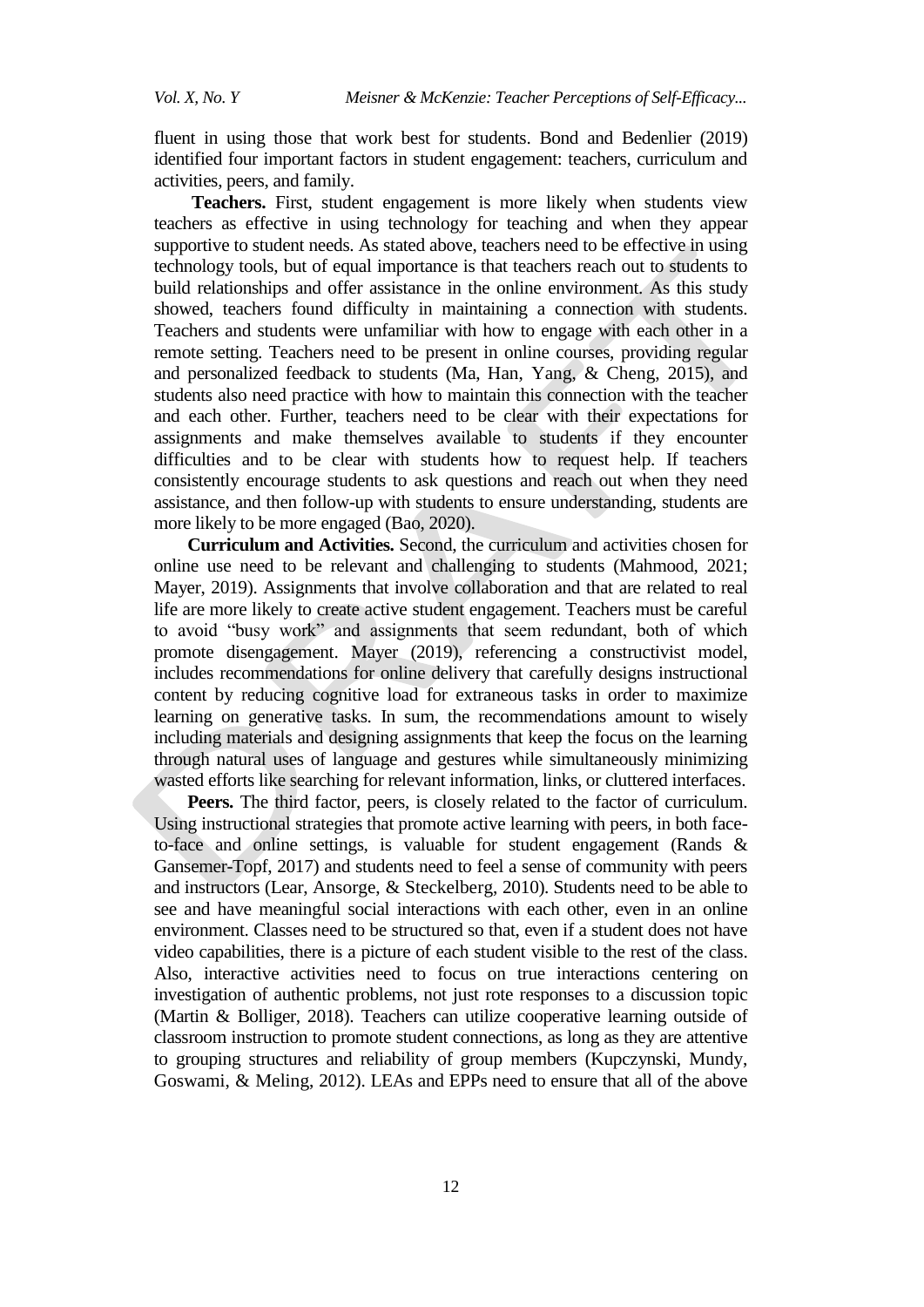factors influencing student engagement in online settings are encompassed in the curriculum for teachers.

**Family.** The fourth factor, family, is one that was mentioned by teachers as critical to the success of online teaching and learning. Parental involvement in student learning can have a large impact on student engagement (Bond & Bedenlier, 2019). Teachers perceived that many parents were not supportive of teachers" efforts during the beginning of the pandemic and this contributed to less student success and increased teacher frustration. Given that many parents were also quarantined at home during the early months of 2020 due to business closures and work from home orders, the pandemic most likely created additional stress for them in addition to having their children learn from home. Since research shows that parental expectations towards education are a contributing factor in students" motivation and self-efficacy toward learning (Boonk, Gijselaers, Ritzen, & Brand-Gruwel, 2018), teachers must be prepared to facilitate parents' involvement, whether learning takes place inside the classroom or online.

#### *Preparation for Working with Families*

Many teachers in the study took exception to parents who appeared to be unconcerned about their student"s education once instruction shifted completely online. Extant research has shown that parent-teacher collaboration is a critical factor in school success, both in academic and social skills (Carter, 2002), but successful partnerships did not appear to be the norm for the teachers in the study. It must not be assumed that families know how to be involved in the education of their children. Teaching is one of the only professions in which it is expected that those receiving the service (families) have an understanding of how to assist the professional. Effective teachers know how to communicate expectations to parents in a non-threatening manner and are able to teach parents how to create a home environment that encourages learning (Carter, 2002).

Of all the factors mentioned by teachers in the survey, working with families is most likely the one area in which teachers are least prepared when they graduate from EPPs (Epstein & Sanders, 2006). Although EPP faculty and preservice teachers both name communication with parents as being important, they also voice concern about the lack in depth of preparation for developing actual partnerships with parents (D"Haem & Griswold, 2017). If EPPs are only training future teachers how to write newsletters and conduct non-confrontational parentteacher conferences, those teachers will be ill-prepared to discuss concerns with parents or to cultivate family partnerships to ensure student success. Preservice and inservice teachers must be given the necessary tools for working with diverse families and have ample opportunities to witness how skilled inservice teachers and administrators gain the trust and cooperation of families.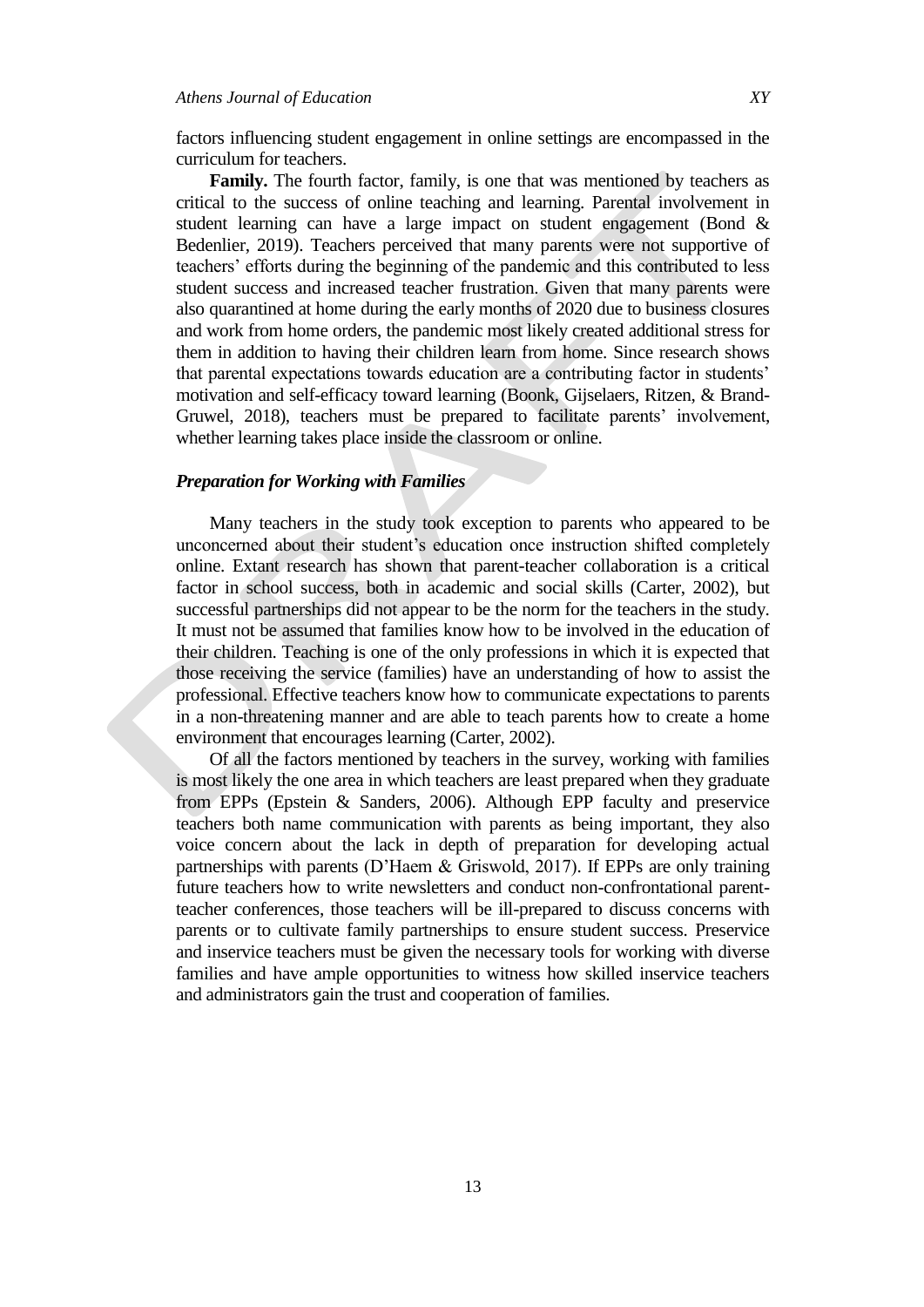#### **Recommendations for Policy**

## *Raising Up the Teaching Profession*

Education has seen years of falling enlistment into the teaching profession and years of rising attrition. A sense of failure or inability to perform well contributes to this problem (Herman, Hickmon-Rosa, & Reinke, 2018). As we have seen in this study, teachers neither felt prepared for, nor sufficiently supported in, their endeavors to teach online. Research has shown that school-based teacher networks, opportunities for collaboration, teacher input and decision-making power, and participation in school mentoring programs are all related to lower teacher attrition rates (Borman & Dowling, 2008). All of these factors depend upon adequate funding for schools and the advocacy of school leadership for changes in these working conditions that matter most to teachers. In order for teachers to be better prepared to teach online, schools must provide sufficient professional learning opportunities and create a culture of collaboration amongst teachers that can assist them in building internal school capacity for good online instruction for their students. Without sufficient investment in resources for online instruction, efforts to move to a virtual setting may worsen these already negative trends (Borman & Dowling, 2008; Darling-Hammond, 2003).

## *Access to Resources for All Students*

Many respondents in this study remarked that students "disappeared" once school was fully online or that they had issues accessing the intended online resources. Many students, because of financial or geographical reasons, are unable to participate in their education in an online setting (National Education Association, 2020) and this is something over which teachers have no control. Online instruction can be a digital solution for those who are unable to attend in a regular setting, but many areas lack sufficient access to make this a reality. In order to move toward digital equity for all students, several policies and practices need to be enacted at the federal level. Affordable high-speed broadband should be available to all in the U.S., similar to a public utility like electricity, and every student in public school should have provided, at public expense, a device with the necessary software to complete schoolwork. The federal government should provide adequate funding and technical support for collaboration between schools, state departments, and other stakeholders to collect and evaluate data on students who need additional technological assistance. Additionally, that assistance should be provided both during and after school hours to ensure access to all families, regardless of work schedules and daytime availability. The COVID-19 pandemic should be used an as opportunity to evaluate gaps in digital equity and make positive strides to ensuring all students, regardless of race, disability, economic background, or geographic location, have full access to online education.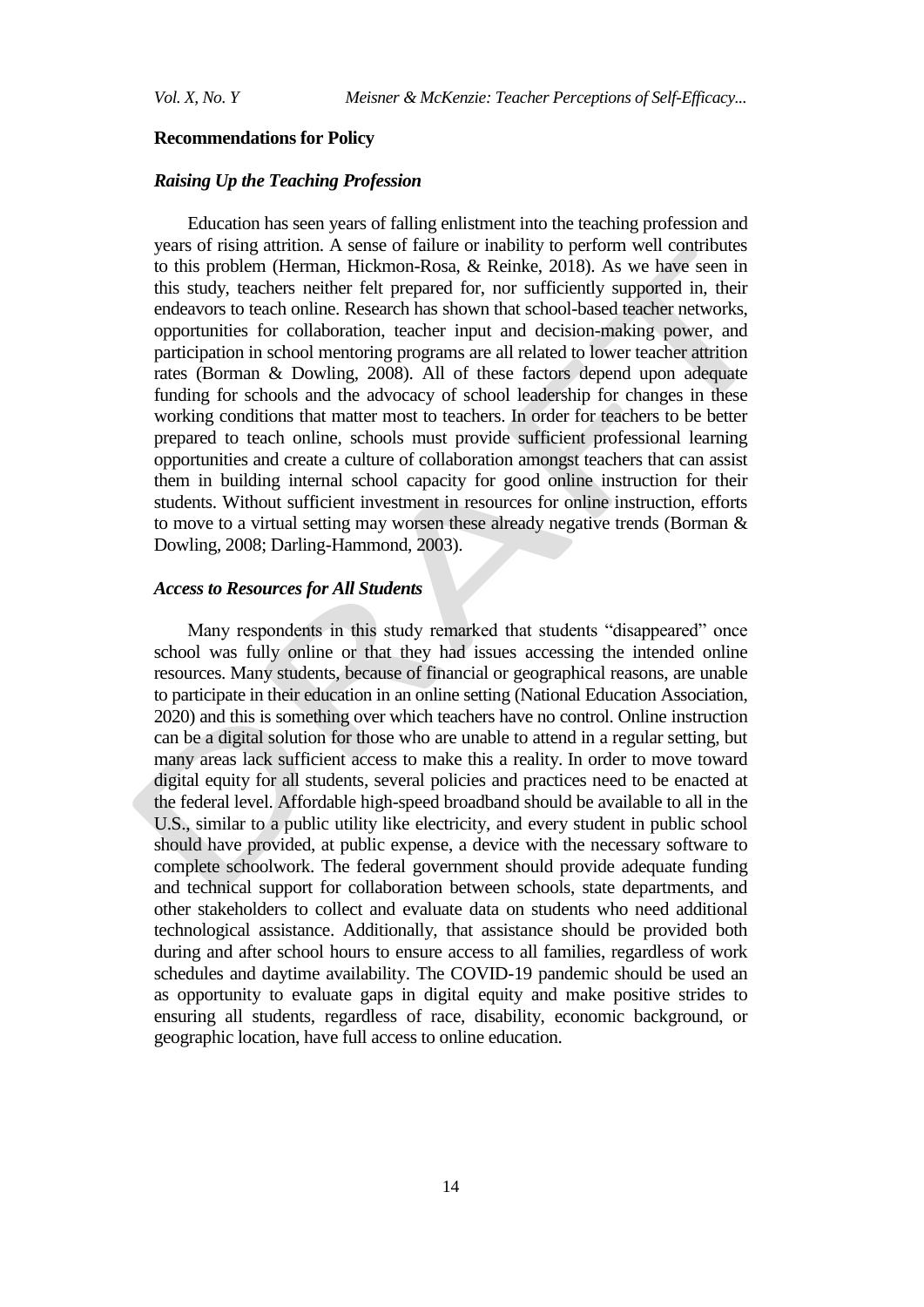Open-ended survey responses provided an insightful look into teachers" experiences as they prepared for or thought about the unusual close to the 2019– 2020 school year due to the abrupt COVID-19 closure. The majority of responses paint a complicated and somewhat dismal picture the loss of personal connection with their students. Some indicated a resigned understanding that the closure was unavoidable, and that students and teachers' safety was paramount. Others indicated that those involved did the best they could under the circumstances while also worrying about the academic and social losses their students would likely experience. These concerns were expressed only second in quantity to the negative emotions described by teachers.

This shutdown event has provided teachers, parents, caregivers, educational leaders, and policymakers an opportunity to review the use of technology to enhance education and to ensure equal educational opportunities for all students. EPPs should use the experiences of teachers to expand the provision of knowledge and skills to preservice teachers so that they are better prepared to teach in all environments. Likewise, policymakers should listen to the voices of teachers to learn of the triumphs and struggles faced during the COVID-19 pandemic and provide the necessary resources and supports to close the gaps in digital equity.

### References

Bandura, A. (1977). Self-efficacy: Toward a Unifying Theory of Behavioral Change. *The Self in Social Psychology*, *84*(2), 191-215.

Bandura, A. (1994). Self-Efficacy. In *Encyclopedia of Human Behavior* (Vol. 4, pp. 71-81).

- Bao, W. (2020). COVID-19 and Online Teaching in Higher Education: A Case Study of Peking University. *Human Behavior & Emergency Technology*, *2*(2), 113-115.
- Bond, M., & Bedenlier, S. (2019). Facilitating Student Engagement Through Educational Technology: Towards a Conceptual Framework. *Journal of Interactive Media in Education*, *2019*(1), 11.
- Boonk, L., Gijselaers, H. J. M., Ritzen, H., & Brand-Gruwel, S. (2018). A Review of the Relationship Between Parental Involvement Indicators and Academic Achievement. *Educational Research Review*, *24*(Jun), 10-30.
- Borman, G. D., & Dowling, N. M. (2008). Teacher Attrition and Retention: A Meta-Analytic and Narrative Review of the Research. *Review of Educational Research*, *78*(3), 367-409.
- Carter, S. (2002). *The Impact of Parent/Family Involvement on Student Outcomes.* Consortium for Appropriate Dispute Resolution in Special Education (CADRE).
- Casey, H., & Rakes, G. (2002). An Analysis of the Influence of Technology Training on Teacher Stages of Concern Regarding the Use of Instructional Technology in Schools. *Journal of Computing in Teacher Education*, *18*(4), 124-132.
- Council for Exceptional Children, & Collaboration for Effective Educator Development (2017). *High-leverage Practices in Special Education: Foundations for Student Success*. Council for Exceptional Children, & Collaboration for Effective Educator Development.
- D'Angelo, J., & Wooley, S. A. (2007). Technology in the Classroom: Friend or Foe. *Education*, *127*(4), 462-471.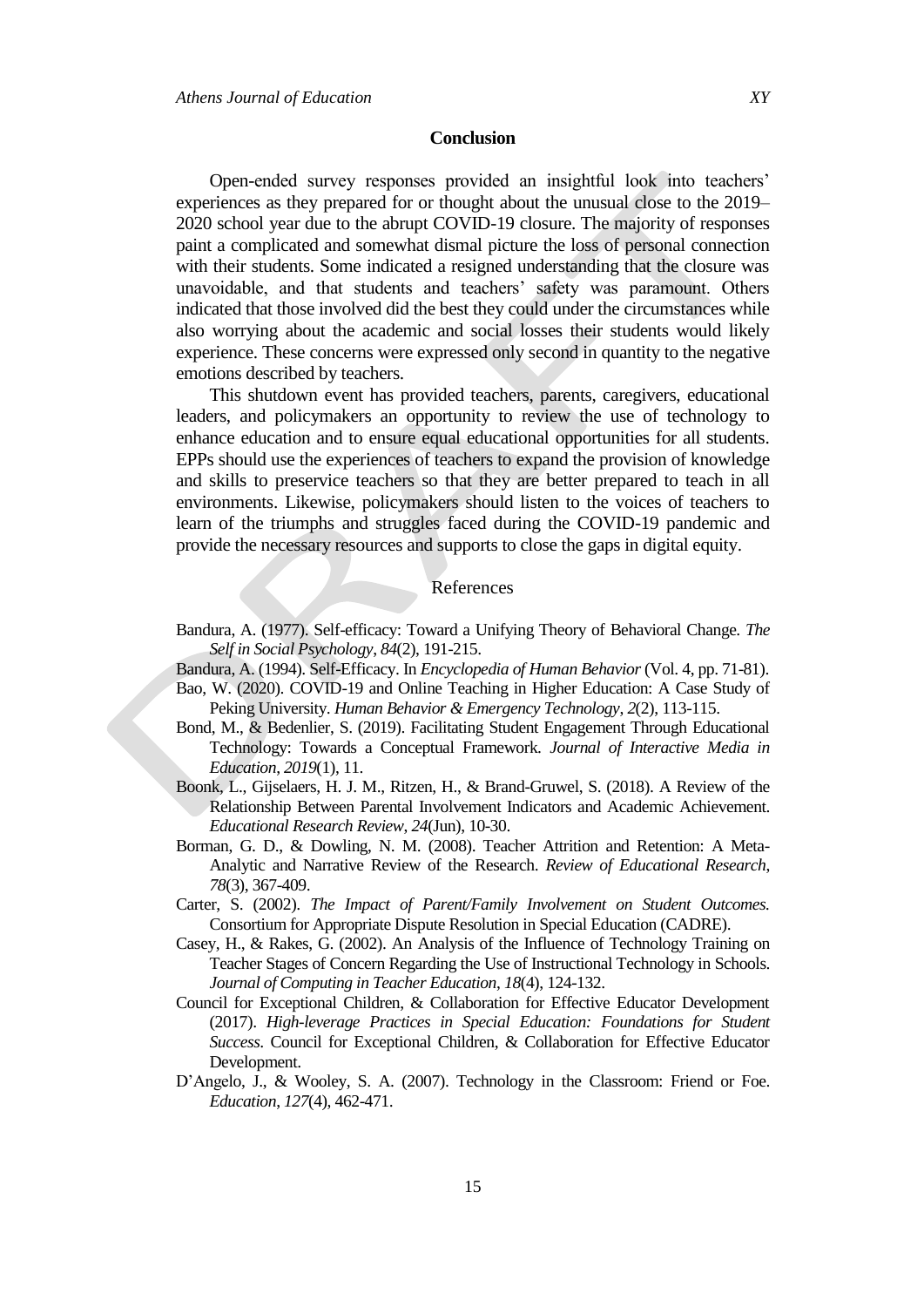- D'Haem, J., & Griswold, P. (2017). Teacher Educators' and Student Teachers' Beliefs About Preparation for Working With Families Including Those From Diverse Socioeconomic and Cultural Backgrounds. *Education and Urban Society*, *49*(1), 81- 109.
- Darling-Hammond, L. (2003). Keeping Good Teachers: Why it Matters, what Leaders can Do. *Educational Leadership*, *60*(8), 6-13.
- Epstein, J. L., & Sanders, M. G. (2006). Prospects for Change: Preparing Educators for School, Family, and Community Partnerships. *Peabody Journal of Education*, *81*(2), 81-120.
- Gilmor, T. M., & Minton, H. L. (1974). Internal Versus External Attribution of Task Performance as a Function of l... *Journal of Personality*, *42*(1), 159-174.
- Grant, L. W. (2006). Persistence and Self-Efficacy: A Key to Understanding Teacher Turnover. *Delta Kappa Gamma Bulletin*, *72*(2), 50-54.
- Heider, F. (1958). *The Psychology of Interpersonal Relations* (Main Collection 2nd Level BF 636.H383). Wiley.
- Herman, K. C., Hickmon-Rosa, J., & Reinke, W. M. (2018). Empirically Derived Profiles of Teacher Stress, Burnout, Self-Efficacy, and Coping and Associated Student Outcomes. *Journal of Positive Behavior Interventions*, *20*(2), 90-100.
- Hrastinski, S. (2019). What Do We Mean by Blended Learning? *TechTrends*, *63*(5), 564- 569.
- Huffman, S. (2018). The Digital Divide Revisited: What Is Next? *Education*, *138*(3), 239- 246.
- Kupczynski, L., Mundy, M. A., Goswami, J., & Meling, V. (2012). Cooperative Learning in Distance Learning: A Mixed Methods Study. *International Journal of Instruction*, *5*(2), 81-90.
- Lear, J. L., Ansorge, C., & Steckelberg, A. (2010). Interactivity/Community Process Model for the Online Education Environment. *6*(1), 7.
- Lei, H., Cui, Y., & Zhou, W. (2018). Relationships Between Student Engagement and Academic Achievement: A Meta-Analysis. *Social Behavior and Personality: An International Journal*, *46*(*3)*, 517-528.
- Lei, J. (2009). Digital Natives as Preservice Teachers: What Technology Preparation is Needed? *Journal of Computing in Teacher Education, 25*(3), 87-97.
- Li, Q. (2007). Student and Teacher Views About Technology: A Tale of Two Cities? *Journal of Research on Technology in Education*, *39*(4), 377-397.
- Ma, J., Han, X., Yang, J., & Cheng, J. (2015). Examining the Necessary Condition for Engagement in an Online Learning Environment Based on Learning Analytics Approach: The Role of the Instructor. *The Internet and Higher Education*, *24*(Jan), 26-34.
- Mahmood, S. (2021). Instructional Strategies for Online Teaching in COVID-19 Pandemic. *Human Behavior and Emerging Technologies*, *3*(1), 199-203.
- Martin, F., & Bolliger, D. U. (2018). Engagement Matters: Student Perceptions on the Importance of Engagement Strategies in the Online Learning Environment. *Online Learning*, *22*(1): 205-222.
- Mayer, R. E. (2019). Thirty Years of Research on Online Learning. *Applied Cognitive Psychology*, *33*(2), 152-159.
- National Education Association (2020). *Digital Equity for Students and Educators* (pp. 1- 211). National Education Association.
- Ottenbreit-Leftwich, A. T., Brush, T. A., Strycker, J., Gronseth, S., Roman, T., Abaci, S.,…, & Plucker, J. (2011). Preparation Versus Practice: How do Teacher Education Programs and Practicing Teachers Align in Their Use of Technology to Support Teaching and Learning? *Computers & Education*, *59*(2), 399-4111.